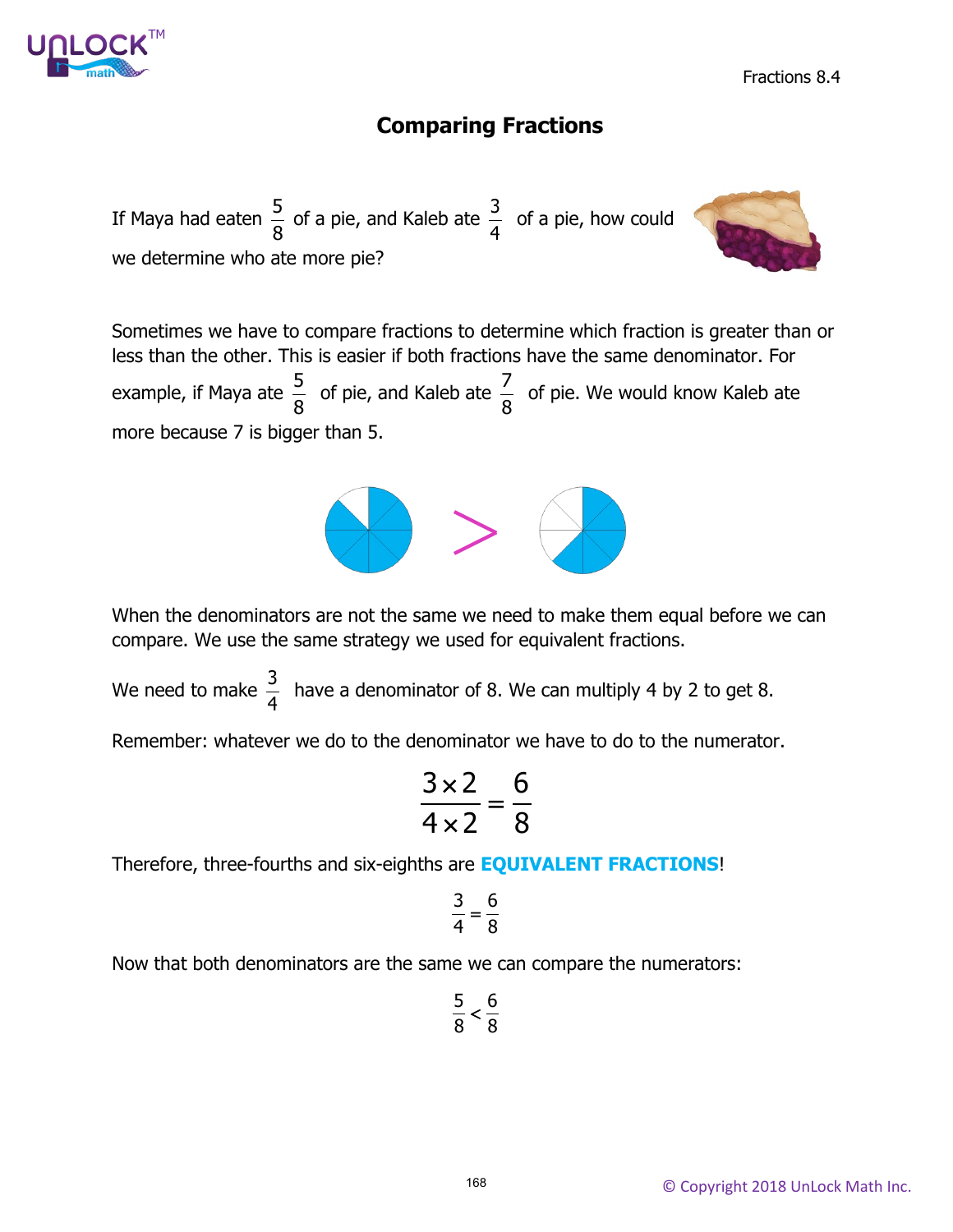

5 is smaller than 6, therefore Kaleb ate more pie than Maya!



## **Example 1:**

Adam and Cody are both reading the Hardy Boys series of books. Adam has read  $\frac{5}{7}$  of the books, and Cody has read  $\frac{3}{7}$ . Who has read more books?



Since both denominators are the same, these two fractions are easy to compare. We simply look at the numerator to determine which fraction is bigger. 5 is greater than 3, so Adam has read more books.

# **Example 2:**

Which fraction is bigger  $\frac{8}{15}$ 12 or  $\frac{3}{4}$ 4 ?

To compare these two fractions, we need to start by making the denominator the same for both fractions. Since 4 is a factor of 12 we can make an equivalent fraction of  $\frac{3}{4}$ 4 with a denominator of 12.

$$
\frac{3\times3}{4\times3}=\frac{9}{12}
$$

Remember for equivalent fractions we have to multiply the numerator and denominator by the same number!

Now that both fractions have the same denominator we can compare the numerators. 9 is bigger than 8, therefore the fraction  $\frac{3}{4}$  is bigger than  $\frac{8}{12}$ 

 $\frac{9}{2}$  >  $\frac{8}{12}$ 12 12 Therefore  $\frac{3}{4}$  >  $\frac{8}{15}$ 4 12